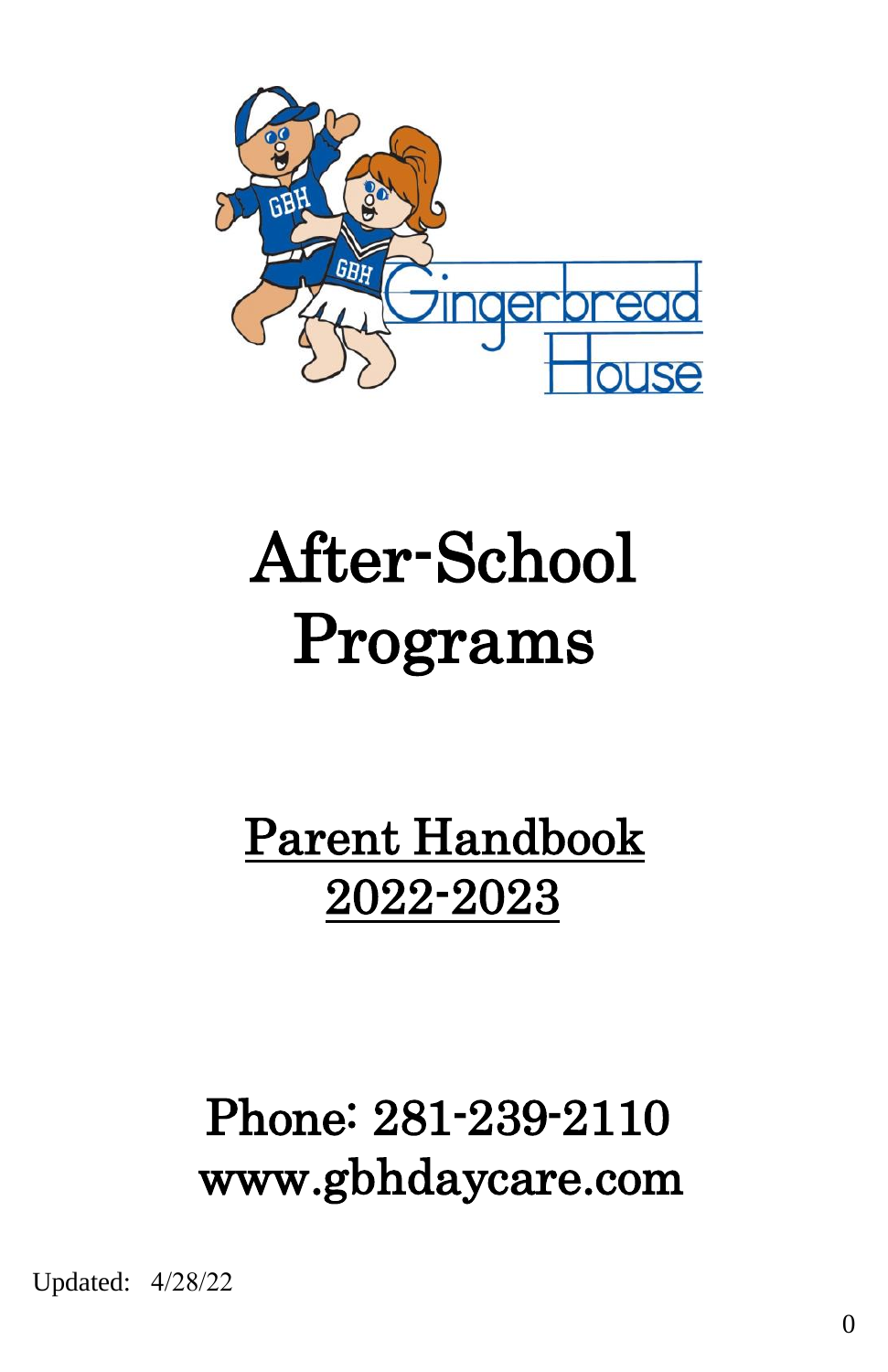# **A Special Educators Prayer**

*By Dr. David J. Welsh*

Children are like snowflakes-No two are quite the same. Each one is a work of art, Given the right frame.

They don't fit into boxes, Measured by a test. No standard score or letter code Captures them the best.

The kids I live and work with Color outside the lines. But they adorn the universe Like every star that shines.

So while I strive to educate, (and civilize them, too), Help me to remember, Almighty-They each look just like you!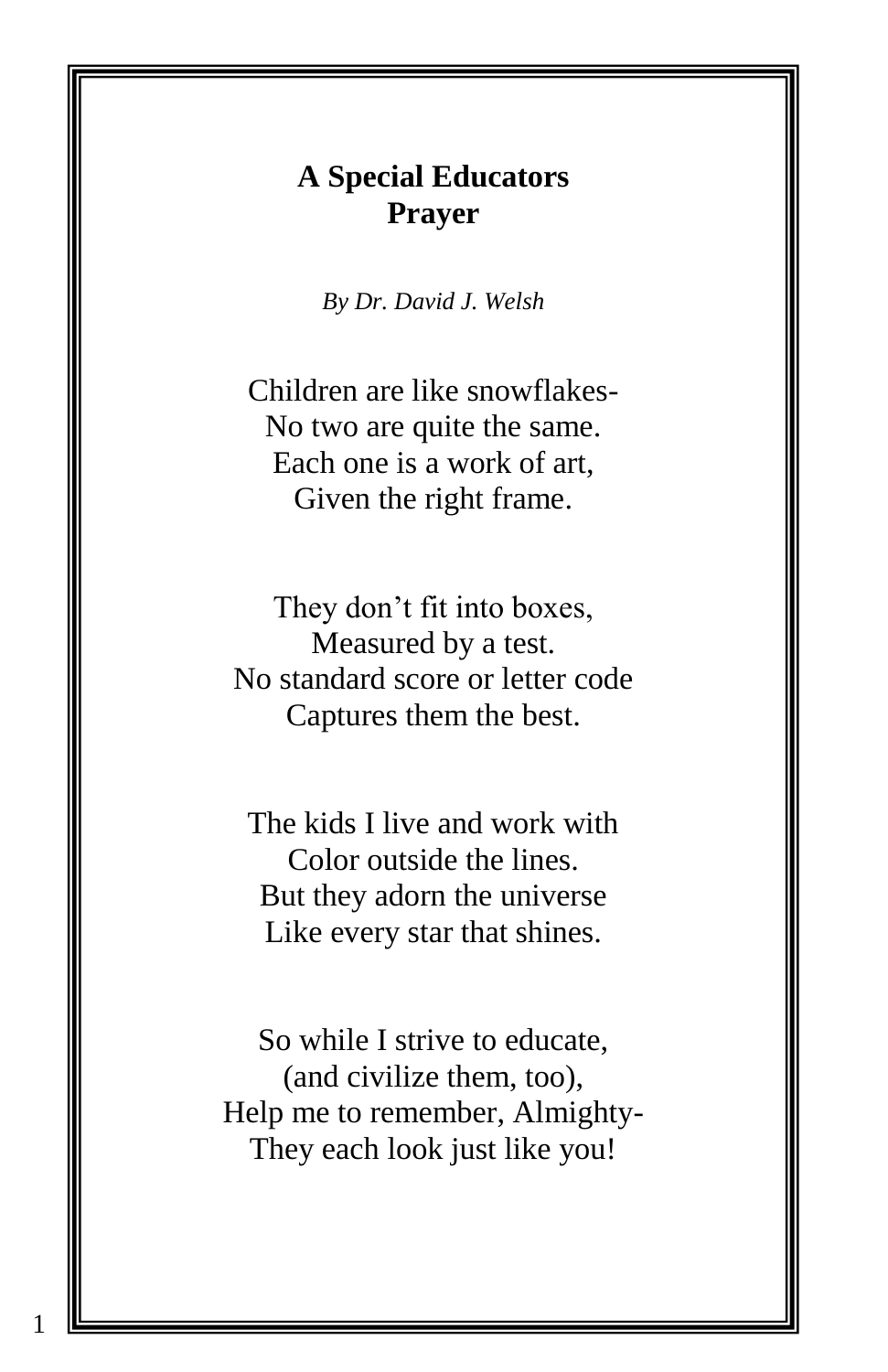#### Table of Contents (As of 4/28/22)

| 3  |
|----|
| 4  |
| 4  |
| 4  |
| 5  |
| 5  |
| 5  |
| 6  |
| 6  |
| 6  |
| 6  |
| 6  |
| 7  |
| 7  |
| 7  |
| 7  |
| 8  |
| 8  |
| 9  |
| 10 |
| 10 |
| 10 |
| 10 |
| 11 |
| 11 |
| 12 |
| 14 |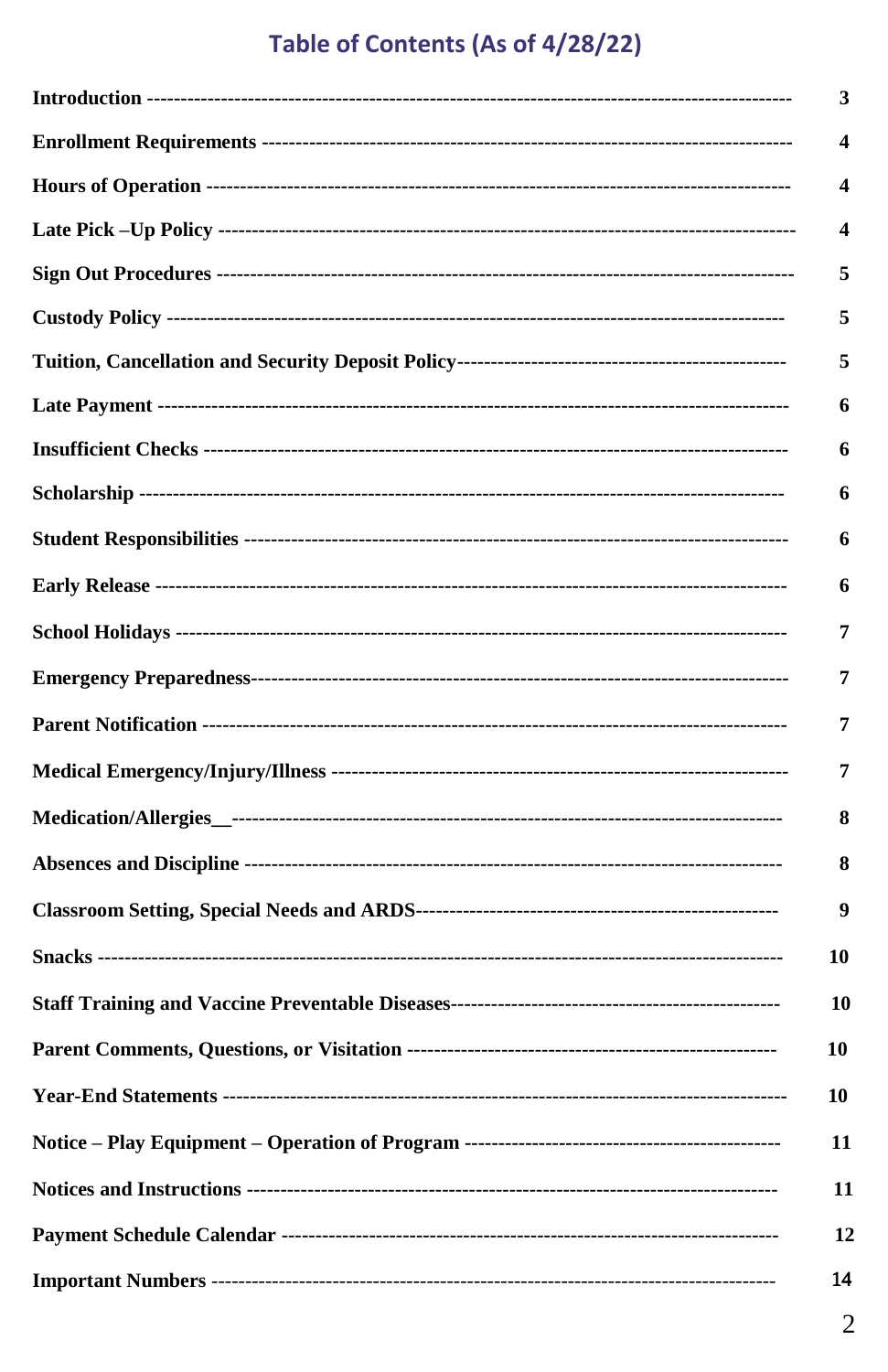#### **Gingerbread House After-School 814 FM 2977 Richmond, TX 77469 (281) 239-2110**

#### **(2022-2023)**

**Welcome** to the Gingerbread House After-School Program.

 We opened the Gingerbread House Day Care Center in Rosenberg on May 1, 1982. Since then we have added 5 state licensed after-school programs located at Frost, Hutchison, Hubenak, Arredondo and Bentley Elementary. In 2014 we opened the new Gingerbread Kids Academy in Richmond. We look forward to working with you and your family in providing your child an enjoyable after-school experience.

There are five goals that we have established for this program:

- 1. Provide an atmosphere where independence and choices are encouraged while understanding the meaning of reasonable limits and expectations.
- 2. Provide a variety of activities by creating age appropriate learning stations including art, math, science, music, and language arts.
- 3. Provide teachers that have the understanding and training of child development, and offer enthusiasm for learning.
- 4. Keep open Communication with the parents and the school.
- 5. Create an atmosphere where every child feels special.

Please take the time to read this parent handbook.

If you have a question or concerns, please call me at (281) 239-2110 or (281) 923-4162.



Respectfully,

Tim Kaminski, Director **Gingerbread After-School Programs** Nat'l. Assoc. for Education of Young Children

 $m_s$ : $K^*$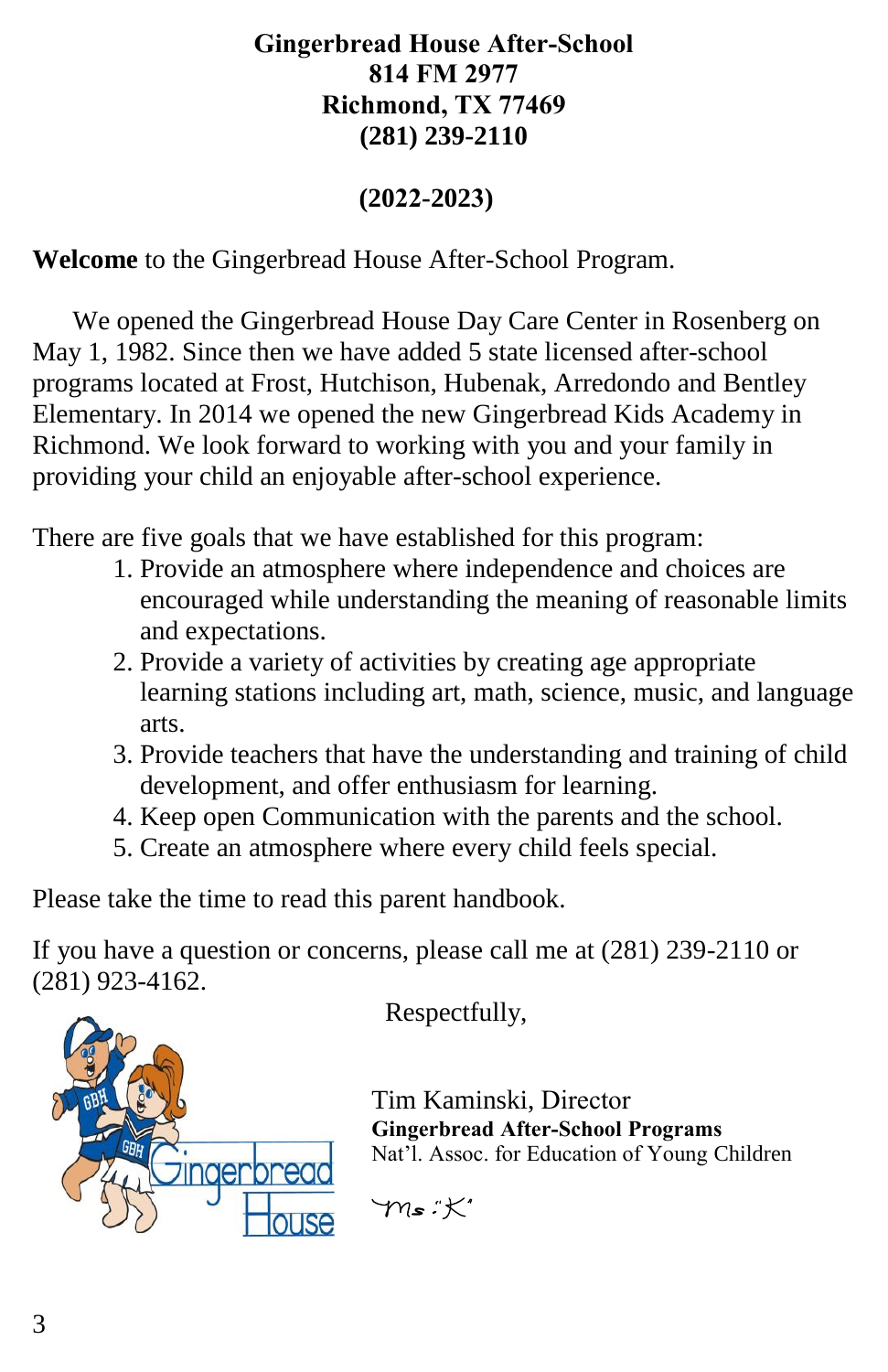# **Parent Handbook (2022-2023)**

In order to establish a well-organized After-School program, the following information is being made available to all participants. Please keep this Handbook for future reference.

### **ENROLLMENT REQUIREMENTS**

Child Care Licensing requires that a completed enrollment form must be filled out before child care services can be rendered. Every line must be filled out. When this form is complete, it must be returned with the registration fee for child care to begin. You must **re-register** your child to attend the after-school program every year.

The state acknowledges that immunizations, TB, hearing, and vision screening documentations are kept on file at the public school. However, we must still have your signature on the acknowledgement.

#### **HOURS OF OPERATION**

We will be open from 3:00 to 6:00 P.M. Monday thru Friday during the regular school year. **Closing Hours may be changed to 6:00 p.m during emergency conditions or pandemics.** On early release days we will be open according to early release schedule. When the public school is closed and child care is needed, arrangements can be made, **IN ADVANCE**, with the Gingerbread House Day Care in Rosenberg. If you reserve a spot, you will be charged whether or not your child attends.

The center will close at **5:30 or 6:00 P.M**. on early release days, and days that the school schedules use of the gym/cafeteria for functions that will begin at 6:00 P.M. or earlier.

# **LATE PICK-UP POLICY**

**Late pick-up is assessed beginning at 6:01 p.m. or 6:31 p.m.** based on the closing schedule for that day. You will be charged a late fee of **\$40.00** for every 10 minutes that you are late. Payment is expected at the time you pick up your child or it will be drafted from your account the next day.Your child will not be able to return to the After-School Program until this charge has been cleared.

**If you are late in picking up your child/children more than twice, your child care will be suspended for 1 week. This is a charged Week.**

Late fees will be strictly enforced regardless of the reason for being late. *Please make arrangements for alternate pick-ups for days when you might be running late.*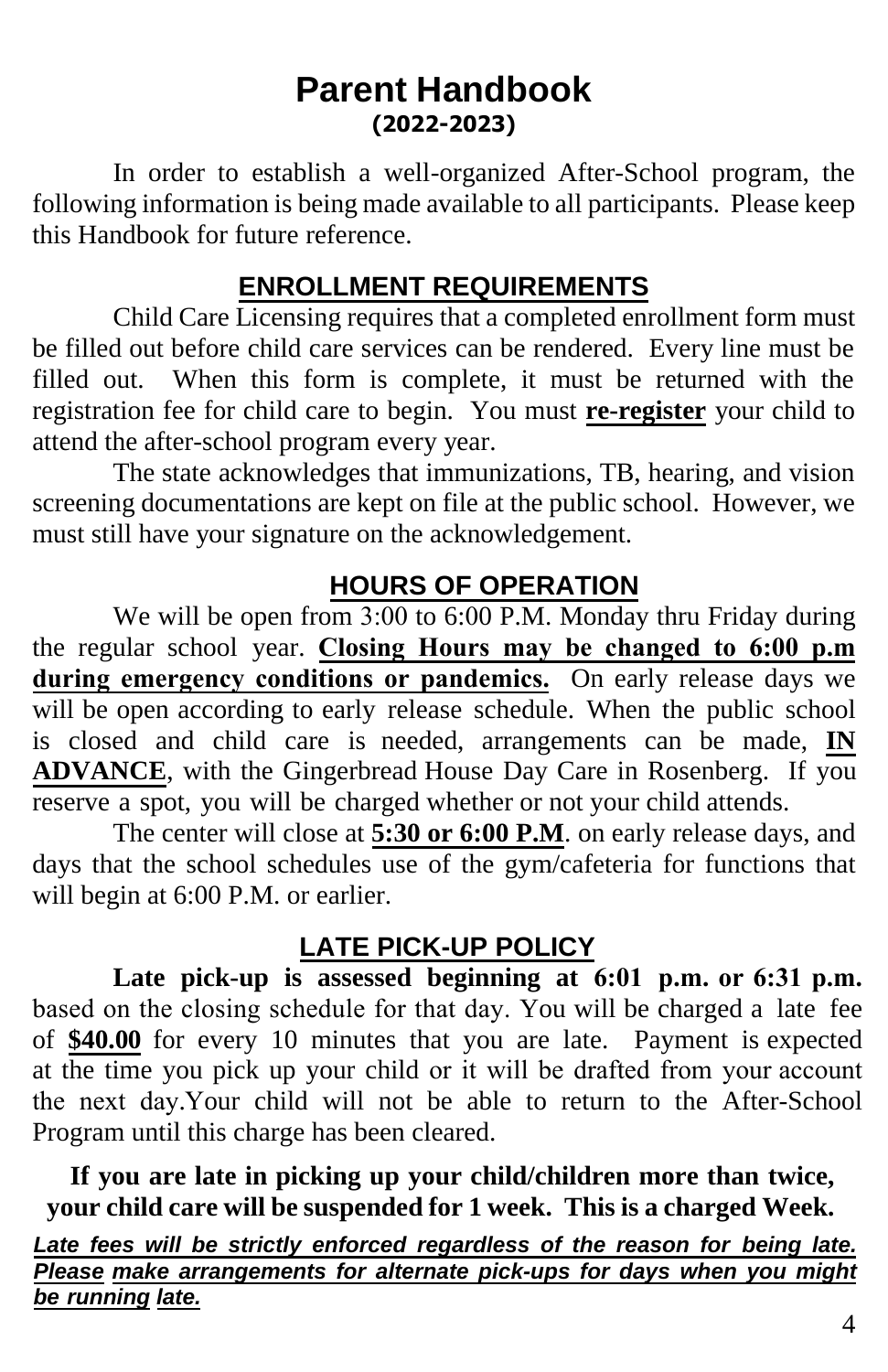#### **SIGN OUT PROCEDURES**

Any person picking up a child from the After-School Program must present a photo ID and be on the child's list of approved adults to pick up. They will be required to write the date, time, and sign the child's sign out sheet. Please do not call and change the names. This must be done in writing and changed on the enrollment sheet ahead of time.

Child care licensing requires that we show accountability for each child absent. If you do not notify us that your child will be absent, we must contact the school to find out where your child is. If we are unable to locate your child i.e. Boy Scouts, Tutorial, Bus Riders, etc… then we must contact you. PLEASE contact our staff and let us know your child's whereabouts.

# **CUSTODY POLICY**

NON-CUSTODIAL PARENT: A parent has the right to pick up his/her children at any time. The only exception is a court order stating that they do not have that right. If there is a restraining order, it must specify the child. If the order pertains only to a spouse, this does not cover the child. If we do not have a copy of the legal documents, we cannot enforce a parent's personal request.

In cases of sole custody, we will not allow social visits of the noncustodial parent, or personal phone calls to the child while the child is in our care. These visits should be arranged during the time the child is at home. We provide an environment that is conducive to a child and eliminates as much stress as possible.

#### **TUITION**

. Tuition is due according to the Schedule located on page 11 of the parent handbook. Upon registration you paid the first 2 week's tuition. There will be **(9) equal payments** during the school year. **You are not charged for the Christmas Break or Spring Break week.** Tuition is due every 4 weeks and must be paid prior to services being provided. If your child is absent on any given day or week, you will be charged the full rate. There are no daily rates. (Refer to Absence Policy)

# **CANCELLATION AND SECURITY DEPOSIT POLICY**

*There are no Refunds on Security Deposits.* Security Deposits can only be applied towards tuition payments with proper notification. If you decide to cancel the after-school services or not return for the next school year, you must give a **2 WEEK written notice prior to the next payment** due date in order to apply the security deposit towards the next payment. otherwise you are still responsible for payment of the 4 week payment.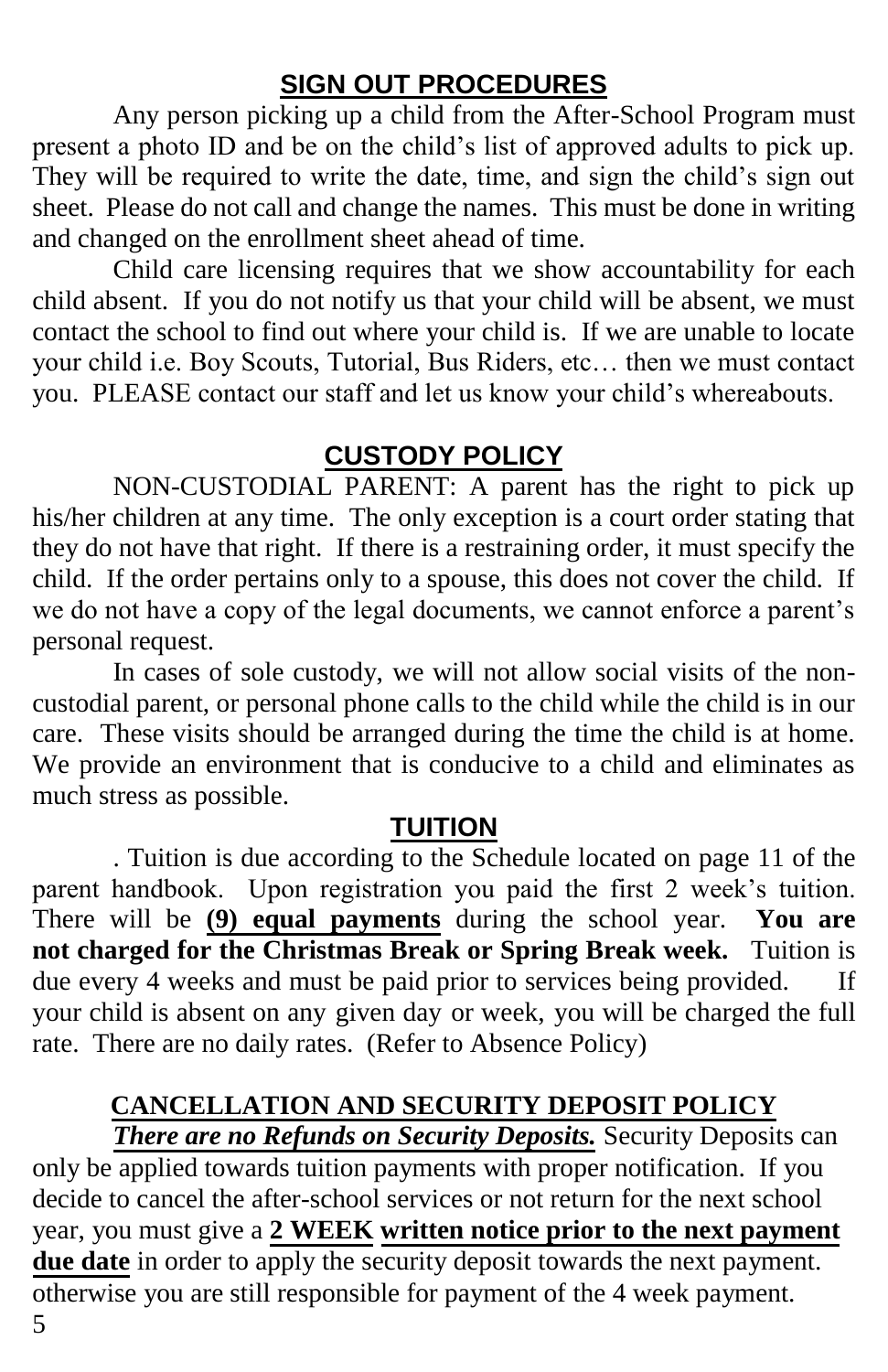#### **LATE PAYMENT**

Payments are due on a Monday. You will be given one (1) day grace period to make your payment. If payment is not received by Tuesday at 6:00 pm, you will be assessed a **\$40.00 late payment fee**. If payment is not received by that Friday, your child care service will be suspended for the following week until payment is made including the late fee.

#### **INSUFFICIENT CHECKS**

There will be a **\$30.00** return check charge, plus a **\$10.00** processing fee on insufficient checks. You will also be charged a **\$30.00** late payment fee. After the 2nd insufficient check, all future payments will be accepted only in cash. It is your responsibility to get a receipt from a staff member.

#### **Tuition Assistant Programs**

Tuition Assistant Programs are available through Texas Workforce Solutions and for military families through Child Care Aware of America. Eligibility requirements are explained with application. You may contact Texas Workforce Solutions or Child Care Aware of America for additional information or Tim Kaminski at **twkaminski@sbclgobal.net**.

#### **STUDENT RESPONSIBILITIES**

Students may not bring any electronic devices such as game boys, ipods, cell phones, etc. without a written release. For the safety of the students, the after-school program will follow all school policies as stated in the LCISD parent handbook including any special restrictions related to emergency situations or pandemic conditions. This will include proper dress attire including shoes. Thongs, clogs, high heels, sandals will not be considered safe attire for indoor/outdoor play. Students may be suspended or dismissed from the program for violating any of the school policies or the behavior policies for the Gingerbread After-School program.

#### **EARLY RELEASE**

In order to meet the child staff ratio as required by state licensing, we must have an accurate count of students attending. Therefore, you must register 2 weeks prior to the scheduled early release. We will not be able to accommodate those who did not register ahead of time. **There are no refunds or transfer of funds to another early release day.** The center will close at 5:30 or 6:00 P.M. on early release days.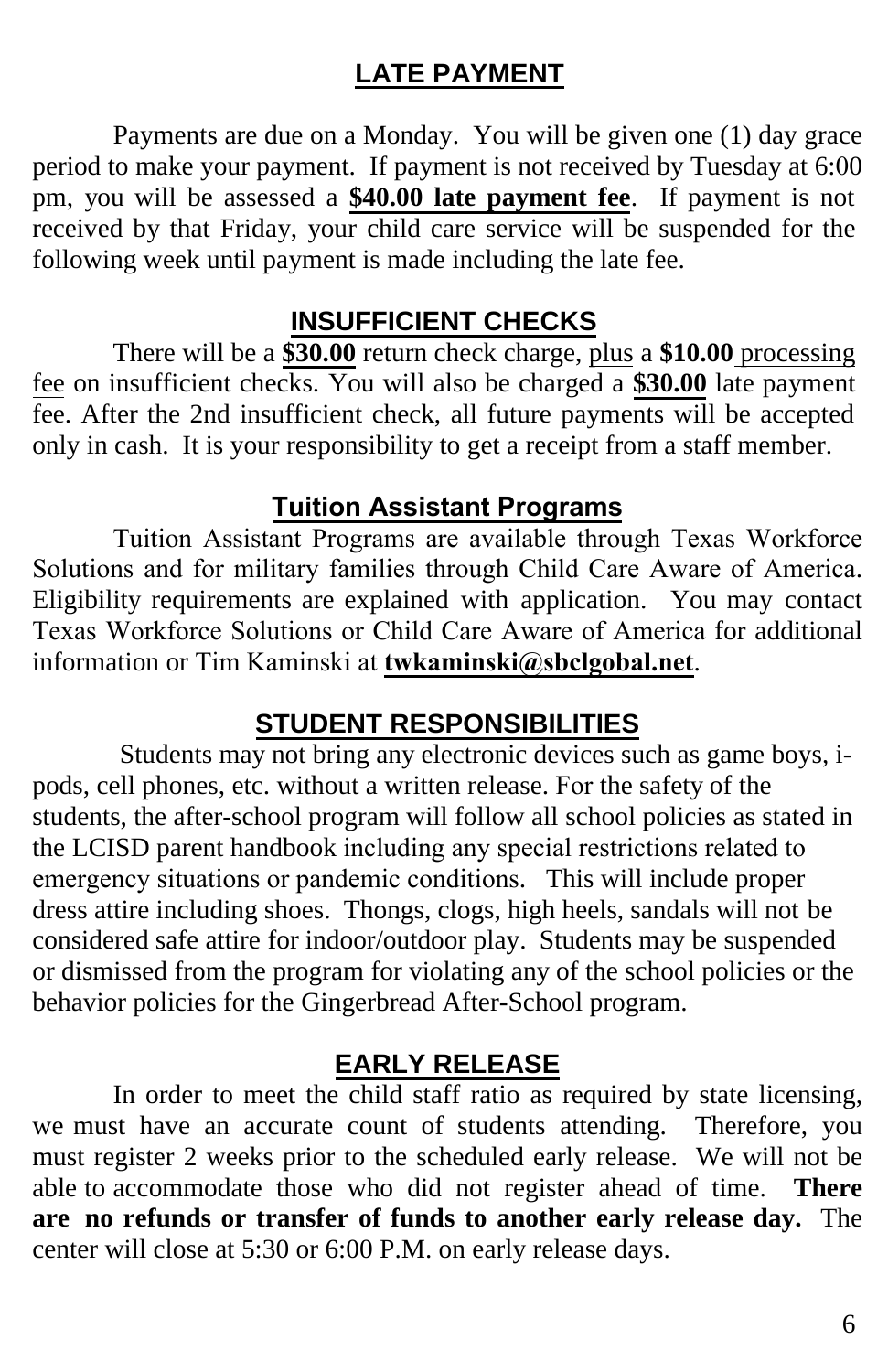# **SCHOOL HOLIDAYS**

The public schools will be closed Thanksgiving, winter break, and spring break. If you need care during those weeks, you can sign up to attend the Gingerbread Kids Academy in Richmond.

**THIS MUST BE DONE AT THE BEGINNING OF THE MONTH. NO REFUNDS** 

# **EMERGENCY PREPAREDNESS**

In case of an emergency, i.e. storms, flooding, chemical spills, loss of electricity, water etc... the After-School program will be closed if the school district closes, or we are advised by another community service such as the sheriff or fire department. If we evacuate the building or leave the property, our staff will take the student files including the parent and emergency contact list as well as the authorization for emergency care for each student and attendance records, and the students will be relocated via Gingerbread House/Kids Academy Vans to the following locations:

**Hutchison & Arredondo:** Will relocate to Gingerbread Kids Academy 814 FM 2977, Richmond, TX 281-923-4162

**Hubenak & Bentley:** Will relocate to Fulshear Fire Dept., 26051 Fulshear- Gaston Rd, Richmond, TX 281-346-4800

**Frost:** Will relocate to Fire Station #3, 11750 Mason Rd, Richmond, TX  $281 - 238 - 1210$ .

Our staff will notify the parents by phone or e-mail that the students have been transferred to a different location and our staff will stay with the students until they are picked up by an authorized person on the child's pick up list.

 For more information call the Gingerbread House Day Care at (281) 239-2110, (281) 923-4162 or Sheriff's Department for our location.

Additional Emergency Procedures for Fire, Chemical Spills, Lock Downs, Severe Weather or pandemics can be found in the Red Emergency Preparedness Binder located at the front desk of the After-School Program.

If the school district delays classes or opens later in the day, the after-school program will not be open. On "Bad Weather Days" (i.e. Snow, ice, hurricanes etc.) **IT IS YOUR RESPONSIBILITY TO CALL OUR CENTER OR GO TO THE WEBSITE TO SEE IF WE WILL BE OPEN OR CLOSING EARLY. www.GBHDAYCARE.com**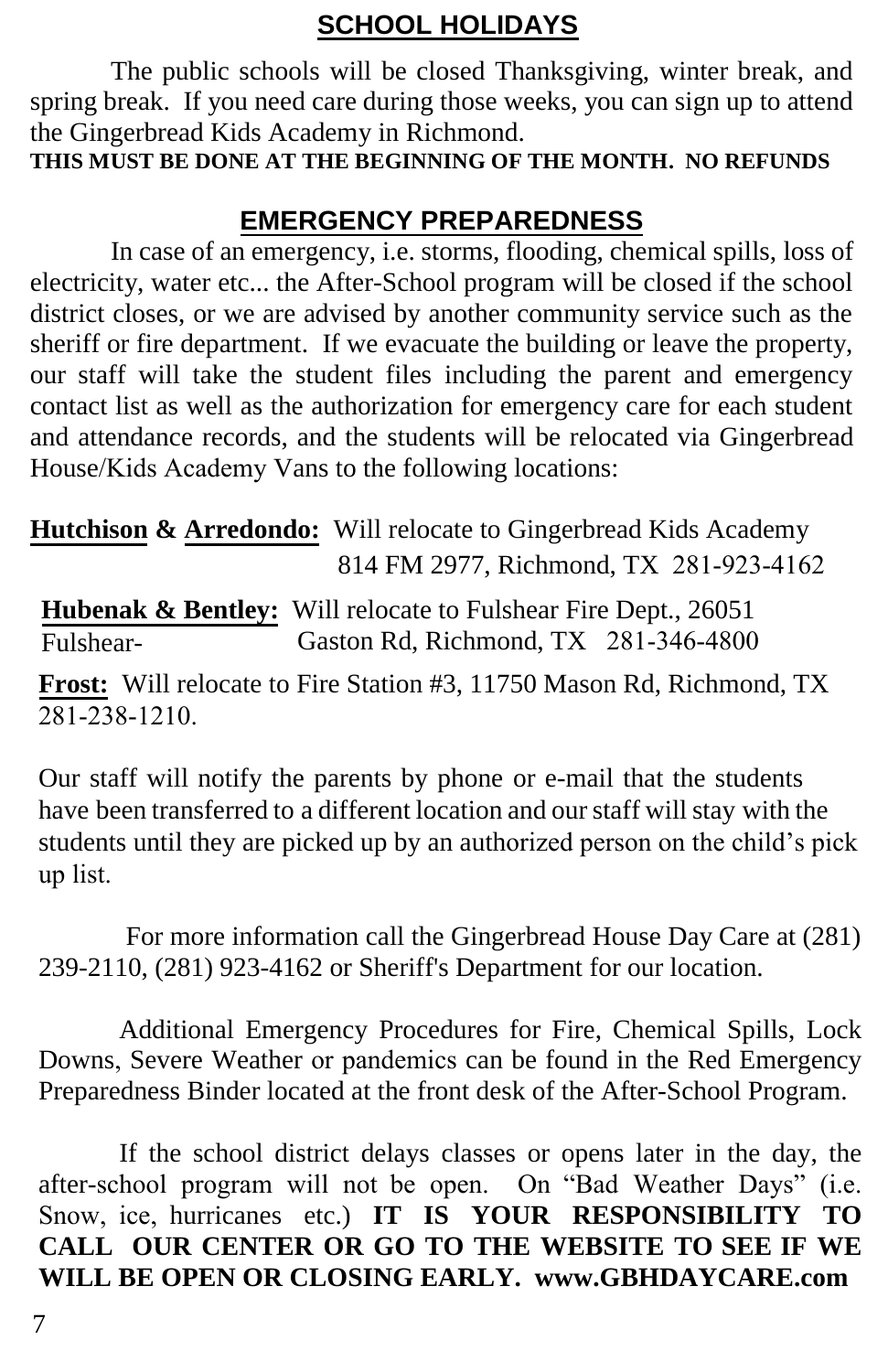If we have to close the After-School program due to circumstances beyond our control for more than 3 days, you will be charged one/half the regular rate for that week.

# **PARENT NOTIFICATION**

Parent notifications are sent out via e-mail. It is your responsibility to notify us of any e-mail changes during the year.

#### **MEDICAL EMERGENCY / ILLNESS / INJURY**

State licensing mandates that any child with a fever, vomiting, and/or diarrhea **MAY NOT ATTEND** child care for the health and safety of the other children. During a pandemic, childcare licensing may identify additional medical conditions that would restrict your child from attending the program. If you are notified by the school that your child is ill, he/she will not be allowed to attend the After-School Program. If your child becomes ill during our care, you will be called to pick up your child.

Injuries not requiring medical assistance will be noted on incident reports. You will receive a report at the end of the day. If medical assistance is required, you will be contacted immediately. Please keep your phone numbers updated as well as the emergency contacts.

If there is a MEDICAL EMERGENCY with your child, we will provide the necessary care and treatment while contacting emergency personnel. We will then attempt to contact the parents, first, and then the emergency contact person on your list. We will explain the situation and medical emergency. At this time we will make arrangements to meet at the designated medical facility and if medical personnel are on site, you will be given the opportunity to talk to them. A staff personnel will remain with your child until you arrive and will be available to the parent as long as necessary.

#### **MEDICATIONS/ALLERGIES**

Staff are not permitted to administer medication unless it is for emergencies such as Asthma or Allergies requiring an Epi Pen. If your child has a food allergy that has been diagnosed by a health care professional, we must have the parent and doctor complete and sign a **Food Allergy Care & Action Plan**. Medications require a written authorization from the parent/guardian of the child along with a doctor's written authorization for administering the medication. All medication must be properly labeled with the name of the child, doctor' If your child is absent due to illness for more than 2 days, a doctors release must be obtained stating they may return to after-school care.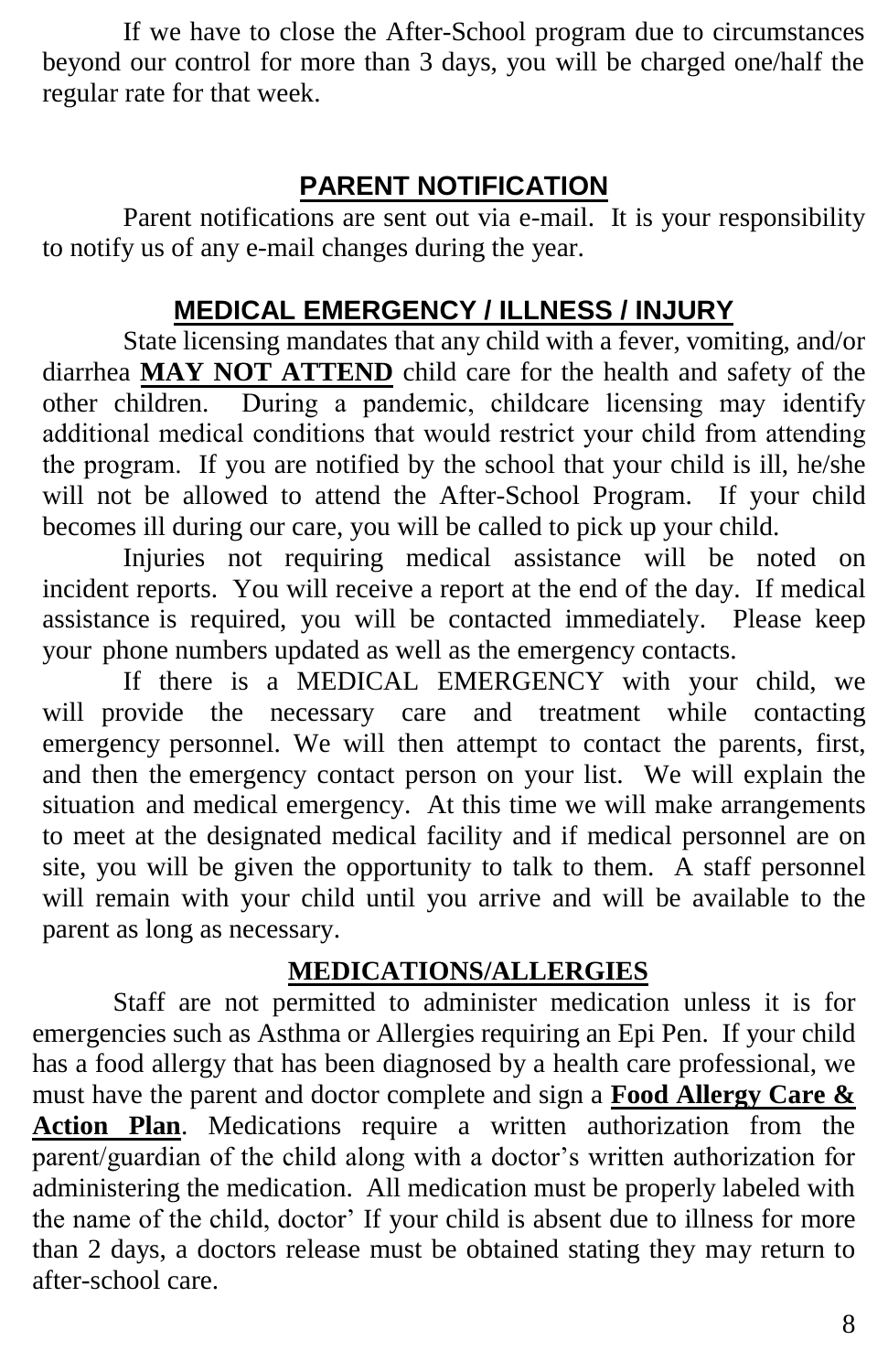#### **ABSENCES**

If a student is absent from public school, they are **Not Allowed** to attend the After-School Program the day of their absence.

If your child leaves the campus for parties, Dr. Appointments, Boy Scouts, Girl Scouts, etc... They are considered absent on the After-School roster. They may N**ot Return** to the campus at a later time in the day.

Any time a student is gone for more than 1 week without payment, the student is dropped from the enrollment list and the vacancy may be filled. In order to re-enroll, an opening will have to be available, and a new registration fee paid.

#### **DISCIPLINE**

If a **student** is expelled or has to stay after school for a school reprimand or detention for any reason, they will not be allowed to attend the After-School program that day. We will not discipline students for events that occured during regular school hours. This is handled through school policy. When the students enter our program, they abide by our rules and policies.

If a conflict occurs during in the After-School Program, the situation will be handled through conflict resolution meetings with the students involved. If this does not solve the conflict, the parents will be called and we will have a parent conference. Verbal abuse toward other Students, Teachers, or School Personnel will be handled immediately, and a written warning will be given to the parents. The second offense will constitute suspension from the program for 3 days. The third offense for Verbal abuse will be expulsion from the program.

Any physical contact that may cause bodily injury to other Students, Teachers, Parents, or School Personnel will be grounds for immediate suspension from the After-School Program for 5 days. This determination will be made by the On-Site Base Manager, and the Director of the Gingerbread House. A parent conference will be mandatory to determine if your child may return. The second offense will constitute immediate removal from the program. *If a child is suspended or expelled for verbal or physical behaviors, tuition and security deposits are non-refundable.*

If any **parent** becomes abusive, physically or verbally, toward other students, parents, or teachers, they will be asked to leave the campus. Their child will be expelled from the program.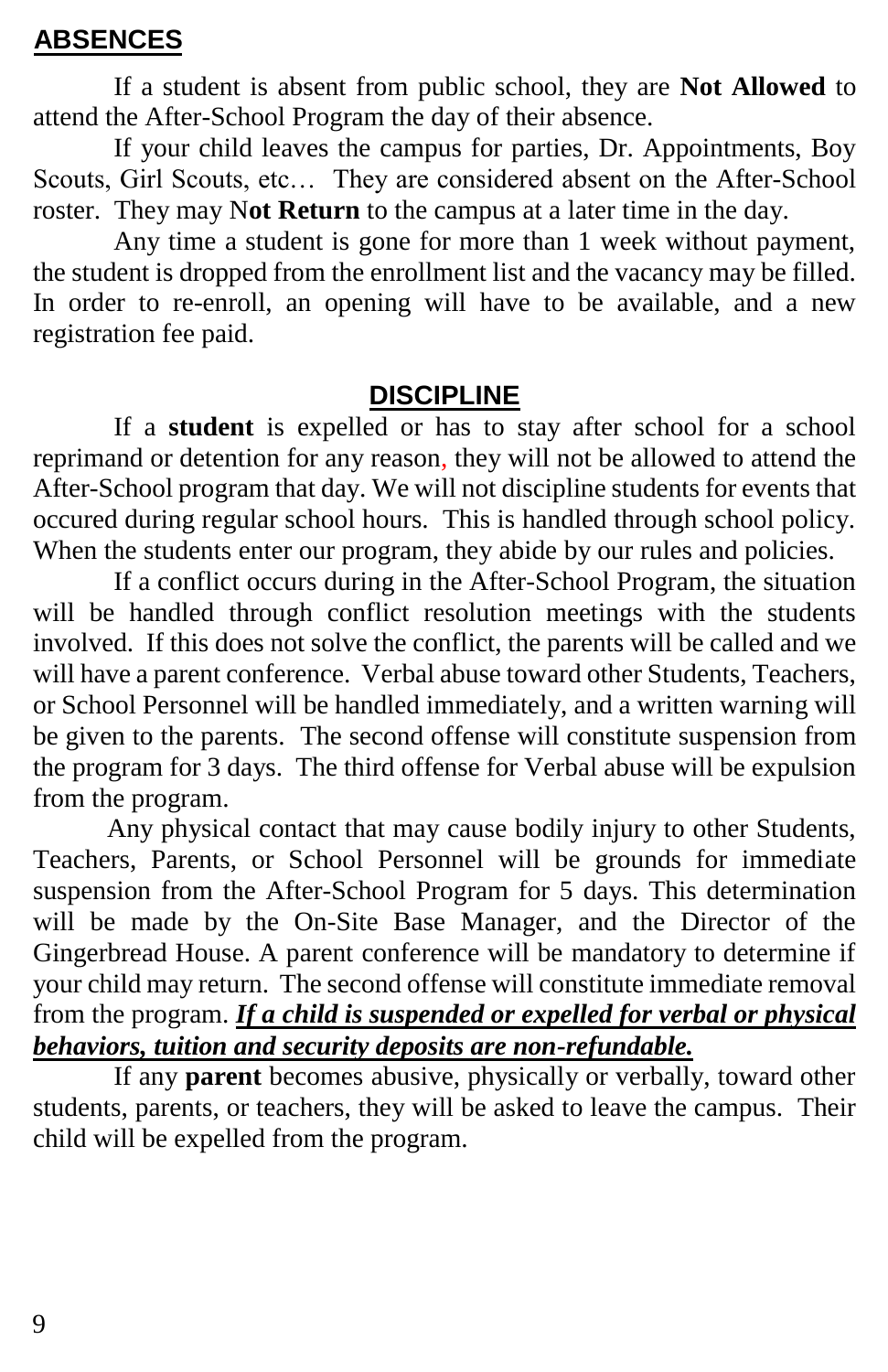#### **CLASSROOM SETTING**

We rent the gymnasium and cafeteria for use by the after-school program between the hours of 2:40 and 6:00 P.M. Each room is equipped with supplies and equipment that offer opportunities for students to improve their social skills, and their academic achievements. However, there are times that the school will need the use of the gymnasium and/or cafeteria during our hours of operation, so we have to make adjustments. The center will close at 5:30 or 6:00 P.M. on those occasions. You will be given prior notice. Your understanding and flexibility to these changes will be appreciated by our staff.

#### **SPECIAL NEEDS/ARDS/BIP/IEP**

You must notify us in writing at registration if your child has any special needs, a behavioral intervention plan, individual education program or participates in ARDs at the school. If there is a plan in place you will be required to sign a release of information form so the after-school program and the school can share information.

# **SNACKS**

We will provide a snack in the afternoon. If your child prefers to bring their own snack, they may do so. They will have access to the water fountains. If your child is allergic to any specific foods please send them extra snacks to keep at our program. A note from a doctor specifying their allergies will be required.

#### **STAFF TRAINING**

The state requires that all staff receive a minimum of 24 hours of child development training within a year of their employment and renewed annually. The staff are also required to be certified in CPR and First-Aid. We also require a cleared state background check and an FBI check.

#### **Vaccine Preventable Diseases**

We do not require our staff to obtain the vaccines for preventable diseases. If a staff member has a fever, they will be sent home and must be 24 hrs fever-free before returning to work. If a staff member has cuts on their hands, they will be required to wear gloves. If they have a cough, they will be required to wear a mask. If they contract a communicable disease they will not be allowed to return to work without a doctor's release.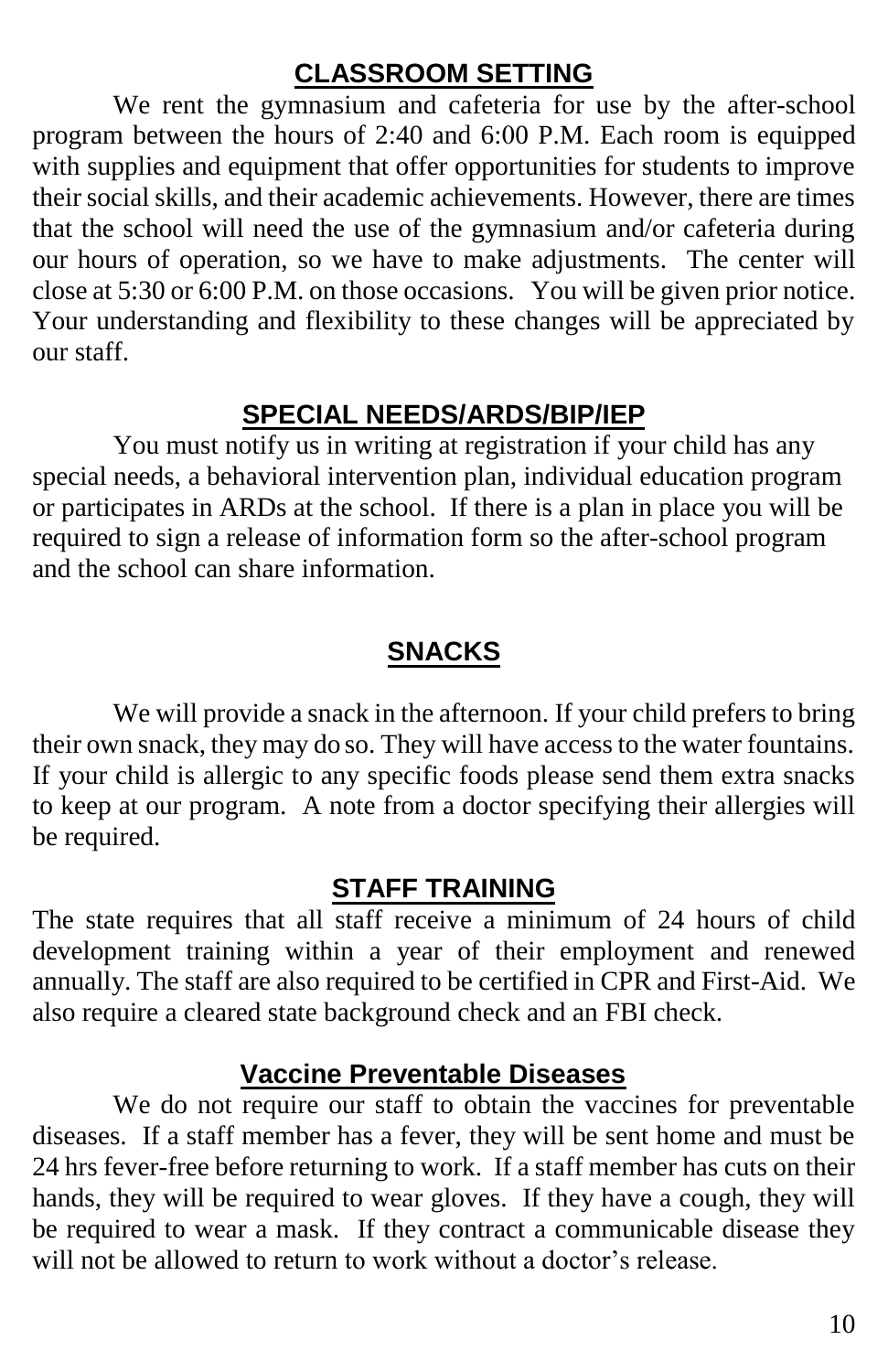# **PARENT COMMENTS, QUESTIONS, OR VISITATION**

Parents have the right to visit their child at the program during business hours, to observe their child, program activities, and the building, grounds, and equipment without having to secure prior approval. Parents are entitled to review our policies, minimum standards, and most recent inspection reports. If you have any questions, concerns, etc… you may call the director, of operations Tim Kaminski at the Gingerbread House Day Care, (281) 239-2110 during 9-11 M-F. On-site phones are available after 3:00 P.M. Please refer to the last page of the Parent Handbook for the number.

If you want to contact the local licensing office, PRS child abuse hotline or PRS website, [\(www.txchildcaresearch.org\)](http://www.txchildcaresearch.org/), you may contact the director for the numbers or look in the local phone book under state listings, or the back of the Parent Handbook.

# **YEAR-END STATEMENTS**

You, as the parent, are responsible for keeping your cancelled checks and/or cash receipts for tax purposes. We are required to give you our EIN # 76-0020302. **If you require a printed Year-End statement you must submit your request in writing along with a check for the**  \$15.00 **processing fee**.

# **NOTICE**

THIS IS TO NOTIFY YOU THAT THE OUTDOOR PLAY EQUIPMENT PROVIDED BY THE PUBLIC SCHOOL FACILITY **DOES NOT MEET LICENSING STANDARDS AS SPECIFIED IN SUB-CHAPTER (N) 744.3101** KNOWING THAT THE STUDENTS USE THIS EQUIPMENT DURING THE REGULAR SCHOOL DAY, I GIVE PERMISSION FOR THEM TO PLAY ON THIS EQUIPMENT DURING THE AFTER-SCHOOL PROGRAM HOURS AND RELEASE THE GINGERBREAD HOUSE AND IT'S EMPLOYEES FROM ANY LIABILITIES AND HOLD HARMLESS FOR INJURIES THAT MAY OCCUR ON THIS EQUIPMENT OR PLAYGROUND.

**LAMAR C.I.S.D. IS NOT RESPONSIBLE FOR SUPERVISING THE CHILD CARE PROGRAM, DISCIPLINE, SAFETY PROCEDURES, PERSONNEL REQUIREMENTS, RESPONDING TO QUESTIONS FROM PARENTS OR ANY OTHER MATTER CONCERNING THE OPERATION OF THE CHILD CARE PROGRAM, SUCH BEING THE SOLE RESPONSIBILITY OF THE CHILD CARE PROVIDER.**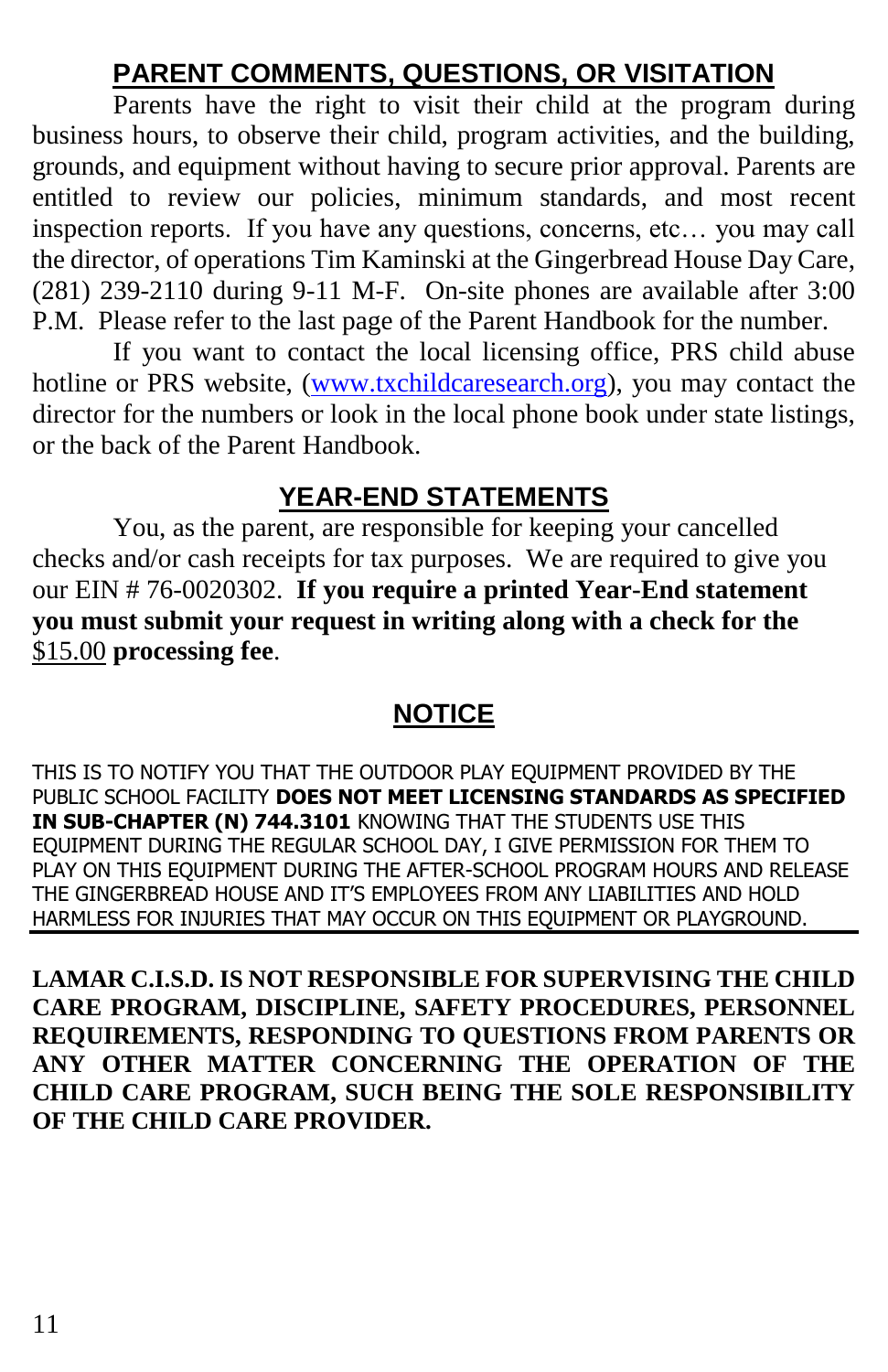#### **INSTRUCTIONS**

#### **UPON COMPLETION OF READING THIS HANDBOOK, PLEASE SIGN THE ACKNOWLEDGMENT THAT YOU HAVE RECEIVED A COPY, AND WERE GIVEN THE OPPORTUNITY TO ADDRESS ANY QUESTIONS YOU MAY HAVE.**

#### **Notice:**

The Gingerbread House After-School program is a No Smoking, No Alcohol, No Drugs, No Cell Phone Usage on the Property, and a Gang and Gun Free Zone. HB 2086

Consumer Product Safety – You may access the CPSC Recall at [www.cpsc.gov.](http://www.cpsc.gov/) HB 95

All staff members are required to receive annual training on preventing and responding to abuse and neglect of children. We have partnered with the ESCAPE Family Resource Center for annual trainings and the Fort Bend County Women's Shelter for families in crisis. If staff or family members suspect abuse or neglect of a child they are encouraged to call the Child Abuse Hotline at 800-252-5400.

You can contact Texas Childcare Licensing at 1110 Ave. G., Rosenberg, TX 77471 or 832-595-3000.

The Texas Department of Family and protective Services website is www.dfps.state.tx.us.

Children under 8 yrs. of age and less than 4'9" must be in a child safety or booster seat. HB 61

# **Please do not bring cell phones in the after-school program.**

The Gingerbread House Does Not Discriminate Against Race, Denominational Preference, Color, Sex, or National Origin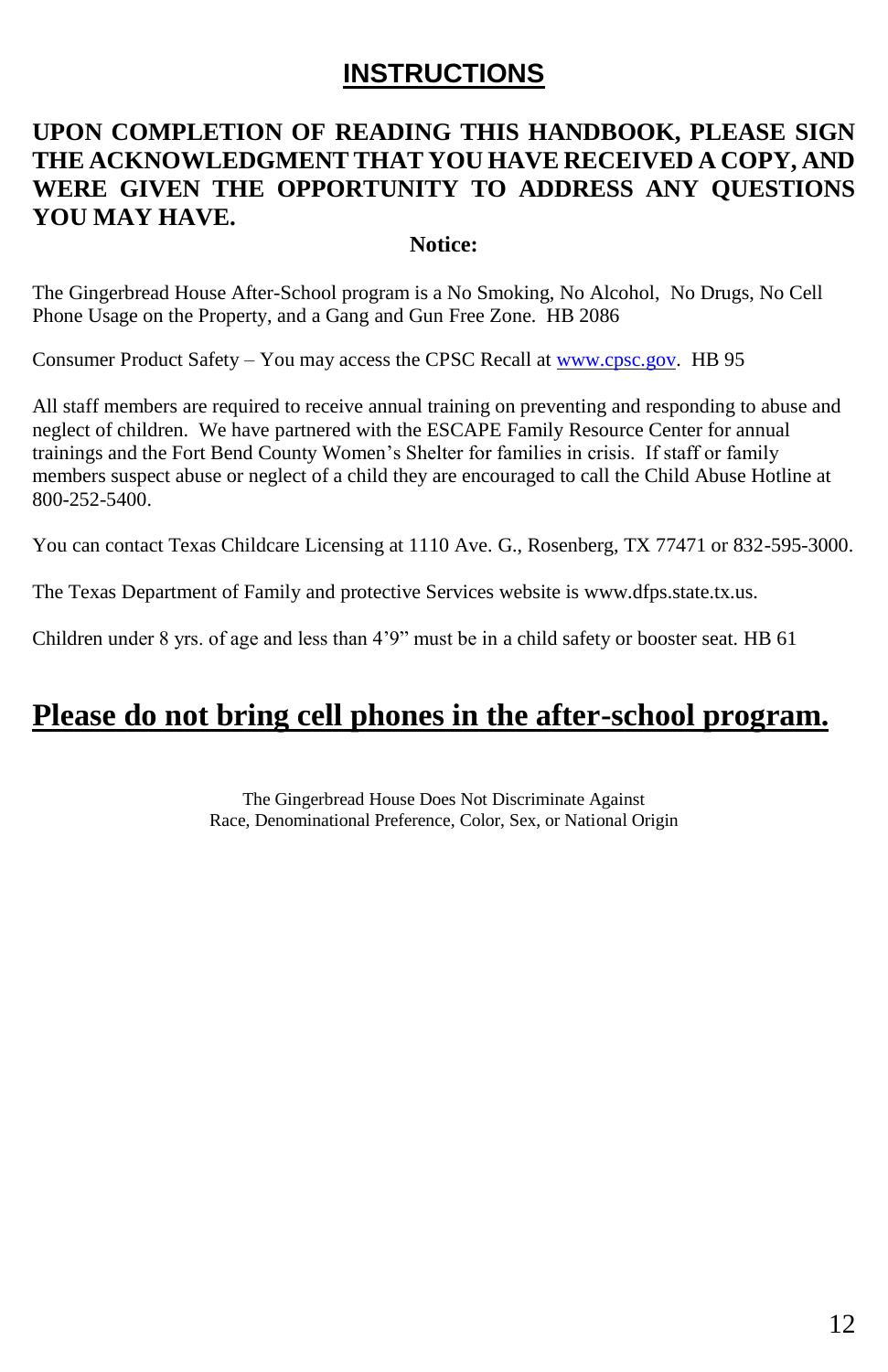#### **2021-2022 PAYMENT SCHEDULE – IN 4 WEEK INCREMENTS**

| <b>DATE</b><br><b>DUE</b> | <b>WEEKS PAID</b>                                                                      | 1<br><b>CHILD</b> | 2<br><b>CHILDREN</b> | 3<br><b>CHILDREN</b> | <b>STUDENT</b><br><b>HOLIDAY</b>                                                           |
|---------------------------|----------------------------------------------------------------------------------------|-------------------|----------------------|----------------------|--------------------------------------------------------------------------------------------|
| <b>AUG., 29</b>           | Sept 5 - Sept 9<br>Sept 12 - Sept 16<br>Sept 19 - Sept 23<br>Sept 26 - Oct 30          | \$320             | \$640                | \$960                | Aug.22 First day<br>Sept. 5 - Labor Day<br>Sept. 22 - Early Release<br>Sept. 23 - Fair Day |
| <b>SEPT., 26</b>          | Oct 3 - Oct 7<br>Oct 10 - Oct 14<br>Oct 17 - Oct 21<br>Oct 24 - Oct 28                 | \$320             | \$640                | \$960                | Oct. 21 Staff Dev.<br>Closed                                                               |
| OCT., 24                  | Oct 31 - Nov 4<br>Nov 7 - Nov 11<br>Nov 14 - Nov 18<br>Nov 28- Dec 2                   | \$320             | \$640                | \$960                | Oct. 18 - Early Release<br>Nov. 21-25 Thanksgiving                                         |
| Nov., 28                  | $Dec 5 - Dec 9$<br>Dec 12 - Dec 16<br>Jan 2- Jan 6<br>Jan 9 - Jan 13                   | \$320             | \$640                | \$960                | Dec. 19-30 Winter Break<br>Jan. 2-3 Break/Staff Dev                                        |
| Jan., 9                   | Jan 16 - Jan20<br>Jan 23 – Jan 27<br><b>(TWO WEEK</b><br>PAYMENT)                      | \$160             | \$320                | \$480                | Jan. 16 MLK Day                                                                            |
| Jan., 23                  | Jan 30 - Feb 3<br>$Feb 6 - Feb 10$<br>Feb 13 - Feb 17<br>Feb 20-Feb 24                 | \$320             | \$640                | \$960                | Feb. 20 Staff Dev<br>Closed                                                                |
| Feb., 20                  | Feb 27 - March 3<br>March 6- March 10<br>March 20-March 24<br>March 27 - March 31      | \$320             | \$640                | \$960                | Mar. 13-17 Spring Break                                                                    |
| Mar., 27                  | April 3 - April 7<br>April 10 - April 14<br>April 17 - April 21<br>April 24 - April 28 | \$320             | \$640                | \$960                | April 7 Staff Dev                                                                          |
| April., 24                | May 1 - May 5<br>May 8- May 12<br>May 15- May 19<br>May 22 - May 25                    | \$320             | \$640                | \$960                | May 25 Early Release<br>May 26 Student Holiday<br>May 29 Memorial Day                      |
| May 8-12                  | <b>FALL</b><br><b>REGISTRATION</b><br>2024                                             |                   |                      |                      | <b>Tuition and Fees</b><br>Due for Fall<br>Registration 2024                               |

\*\* Add \$20.00 per day per child to regular payment for early release days. Must sign up and pay in advance. **THERE ARE NO REFUNDS OR TRANSFERS FOR EARLY RELEASE DAYS.**